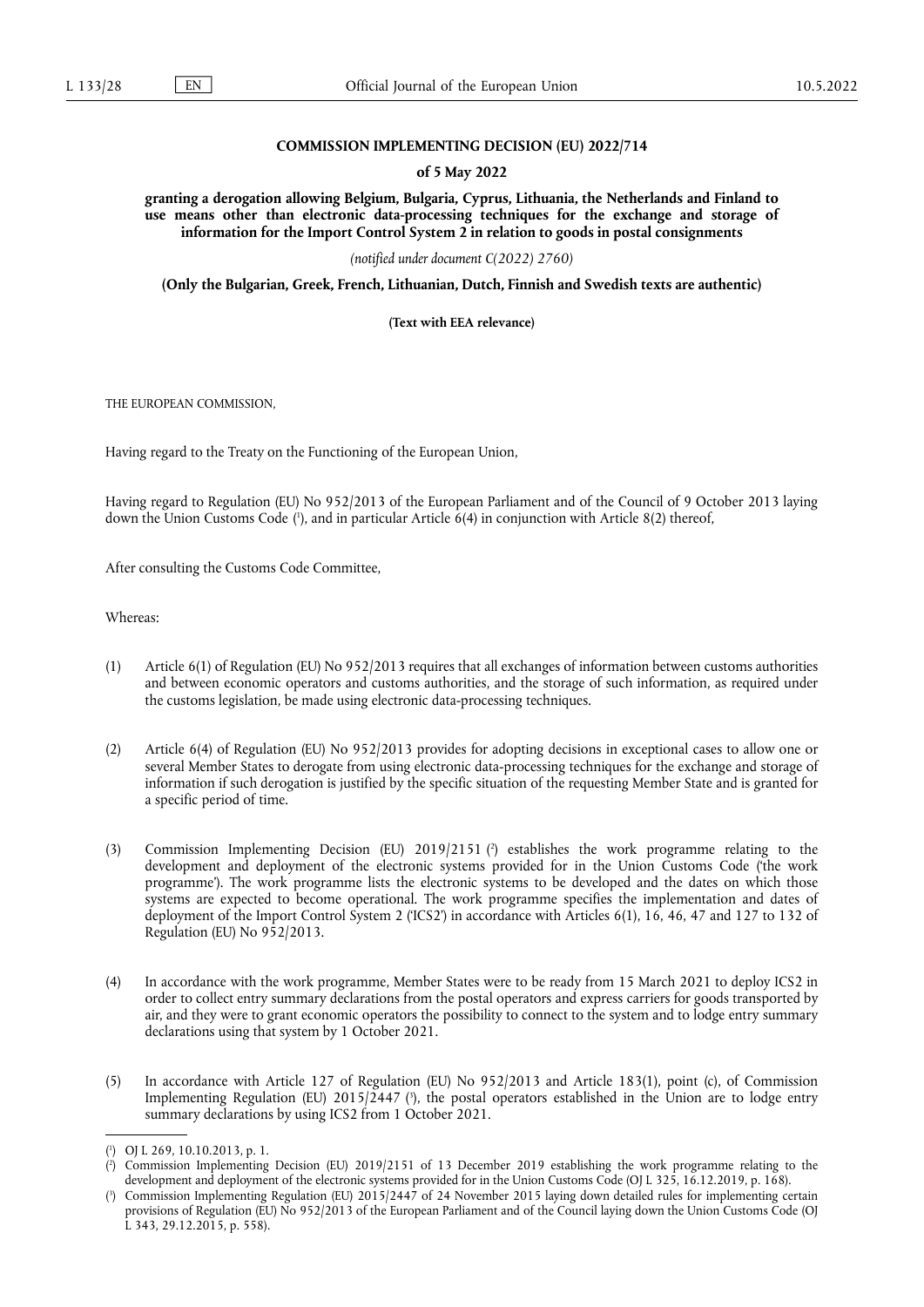- (6) Postal operators in the Union, which receive post from non-Union postal operators, depend on those operators for the timely collection and exchange of electronic advance data in order to fulfil the obligations under Implementing Regulation (EU) 2015/2447. However, postal operators from certain third countries are not yet technically ready to comply with the requirements for the collection and the international exchange of electronic advance data, which apply to them under the Universal Postal Union Convention. Therefore, they still fail to capture, fully or partially, electronic data and thus do not communicate them to the postal operators established in the Union. Postal operators in the Union could instead re-use the data collected for customs declaration purposes and communicate that data to ICS2 through automated process. However, not all postal operators in the Union have established such an automated process of re-use.
- (7) Due to the lack of electronic advance data, which is the pre-arrival or pre-loading declaration information, typically contained in the customs form, from certain postal operators established in third countries, postal operators established in the Union are required to manually key in the data into ICS2 at the time of physical arrival of postal consignments, where they have not established an automated process to re-use and communicate the data to ICS2 which are collected for customs declaration purposes, in accordance with Article 139(5) Regulation (EU) No 952/2013. When such manual process concerns a high proportion of postal consignments, it may cause a significant disruption in the international postal supply chain.
- (8) Despite the obligation to submit entry summary declaration data electronically for all postal consignments as from 1 October 2021, according to the information received by the customs authorities of Belgium, Bulgaria, Cyprus, Lithuania, the Netherlands and Finland, the volume of the postal consignments for which no electronic advance data is available in order to lodge entry summary declarations through ICS2 in these Member States was above 15 % of the total number of postal consignments received in the month preceding the date of application of this Decision. This creates disruption and bottlenecks in the flow of goods arriving by post in those Member States despite the ongoing efforts of the latter to comply with the legal obligations with regard to the electronic exchange of ICS2 related data.
- (9) These exceptional circumstances caused by the lack of technical readiness of the non-Union postal operators' systems justify the requests for a derogation in accordance with Regulation (EU) No 952/2013, which were submitted by Bulgaria, Cyprus and Lithuania on 21 December 2021, by the Netherlands on 23 December 2021, by Belgium on 5 January 2022 and by Finland on 14 January 2022. Such derogations should temporarily allow those Member States to use means other than the electronic data-processing techniques for the exchange and storage of information in relation to goods in postal consignments for which the non-Union postal operators do not communicate electronic advance data to the Union postal operators and for which the Union postal operators cannot re-use the customs declarations' data for lodging entry summary declarations through ICS2.
- (10) In implementing this Decision, the customs authorities of Belgium, Bulgaria, Cyprus, Lithuania, the Netherlands and Finland will need to notify the Commission about the progress made by their respective postal operators in providing the entry summary declarations data for the postal consignments through ICS2 within one month following the notification of the Decision.
- (11) Since the obligation to submit entry summary declaration data electronically for all postal consignments took effect on 1 October 2021, this Decision should apply retroactively from that date and until 30 June 2022,

HAS ADOPTED THIS DECISION:

#### *Article 1*

By way of derogation from Article 6(1) of Regulation (EU) No 952/2013, the customs authorities of Belgium, Bulgaria, Cyprus, Lithuania, the Netherlands and Finland may allow their postal operators to lodge entry summary declarations for goods in postal consignments by using means for the exchange and storage of information other than electronic dataprocessing techniques, provided that all of the following conditions are met:

(a) no electronic advance data were communicated for those goods by a postal operator who is established outside the customs territory of the Union and provides international services governed by the Universal Postal Union Convention;